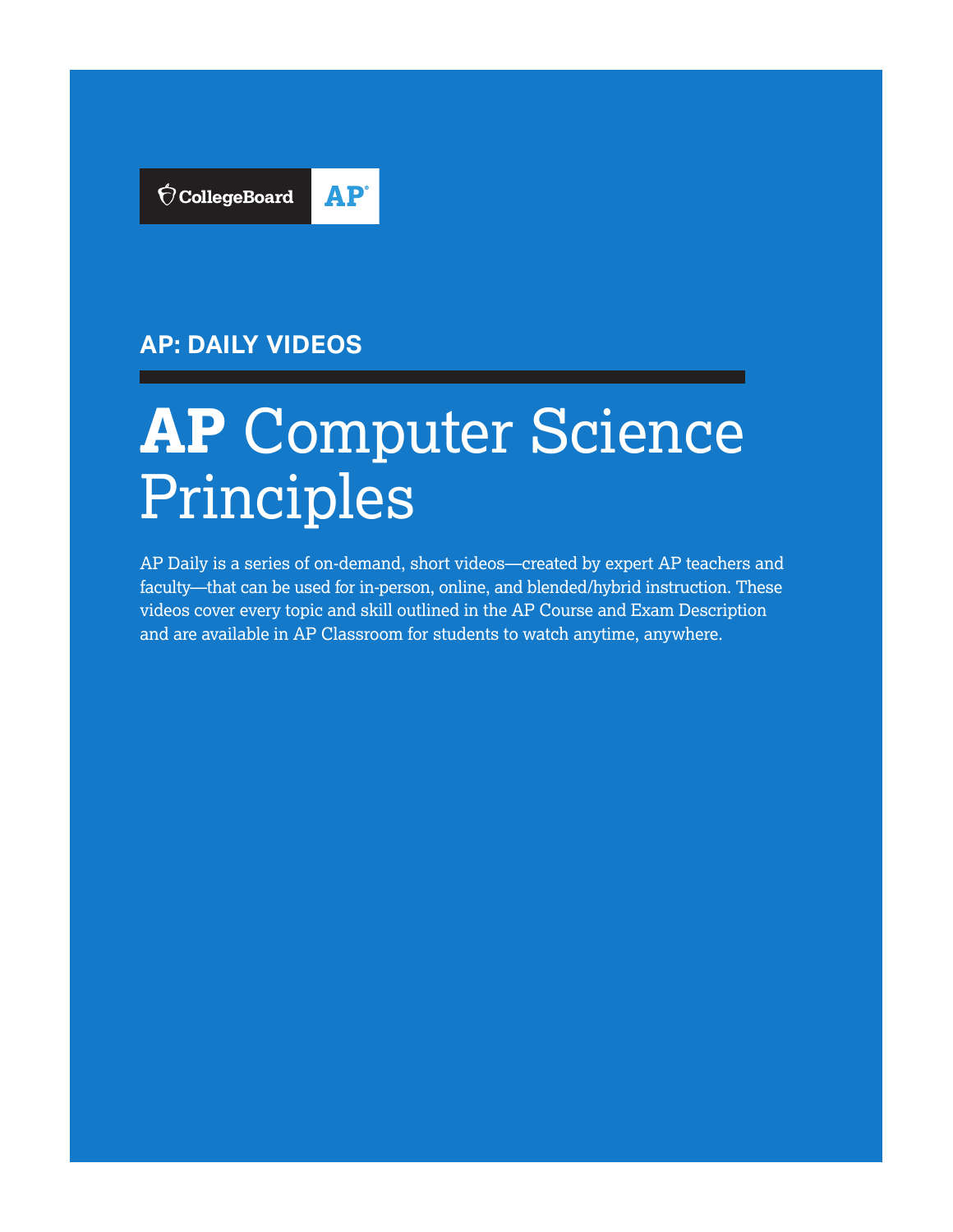## **Big Idea 1: Creative Development**

| <b>Video Title</b>                                                 | <b>Video Focus</b>                                                                                                                                                                       | <b>Instructor</b> |
|--------------------------------------------------------------------|------------------------------------------------------------------------------------------------------------------------------------------------------------------------------------------|-------------------|
| 1.1: Daily Video 1-<br>Collaboration                               | Why collaboration is important for the industry and why you should do it too!                                                                                                            | Jaeson Han        |
| 1.1: Daily Video 2-<br>Collaboration                               | Explore ways to collaborate in AP CSP.                                                                                                                                                   | Jaeson Han        |
| 1.2: Daily Video 1-<br>Program Function and<br>Purpose             | In this video, we'll learn that all computing innovations are developed for a<br>purpose and this purpose guides the development of the program.                                         | Daniel Bonarigo   |
| 1.2: Daily Video 2-<br>Program Function and<br>Purpose             | In this video, we'll learn that programs take inputs in a variety of fashions to<br>influence the program's behavior.                                                                    | Daniel Bonarigo   |
| 1.2: Daily Video 3-<br>Program Function and<br>Purpose             | In this video, we'll learn that a computer program is a collection of statements Daniel Bonarigo<br>that are executed according to the rules of the programming language.                |                   |
| 1.3: Daily Video 1-<br>Program Design and<br>Development           | In this video, we'll learn that computer programs are developed with a<br>systematic approach to achieve a desired purpose.                                                              | Daniel Bonarigo   |
| 1.3: Daily Video 2-<br>Program Design and<br>Development           | In this video, we'll learn that programs are developed by groups of people and Daniel Bonarigo<br>oftentimes new programs are written by expanding on the programs written<br>by others. |                   |
| 1.3: Daily Video 3-<br>Program Design and<br>Development           | In this video, we'll learn that programmers use comments and/or<br>documentation to explain the purpose of their program code to themselves,<br>collaborators, and others.               | Daniel Bonarigo   |
| 1.4: Daily Video 1-<br>Identifying and<br><b>Correcting Errors</b> | In this video, we'll learn that errors are an inevitable part of programming,<br>but understanding the different types of errors is essential to being a<br>proficient programmer.       | Daniel Bonarigo   |
| 1.4: Daily Video 2-<br>Identifying and<br><b>Correcting Errors</b> | In this video, we'll learn that errors are an inevitable part of programming,<br>but understanding how to correct errors is essential to being a proficient<br>programmer.               | Daniel Bonarigo   |
| 1.4: Daily Video 3-<br>Identifying and<br><b>Correcting Errors</b> | In this video, we'll learn that programmers need to come up with testing<br>schemes to ensure programs are working as intended.                                                          | Daniel Bonarigo   |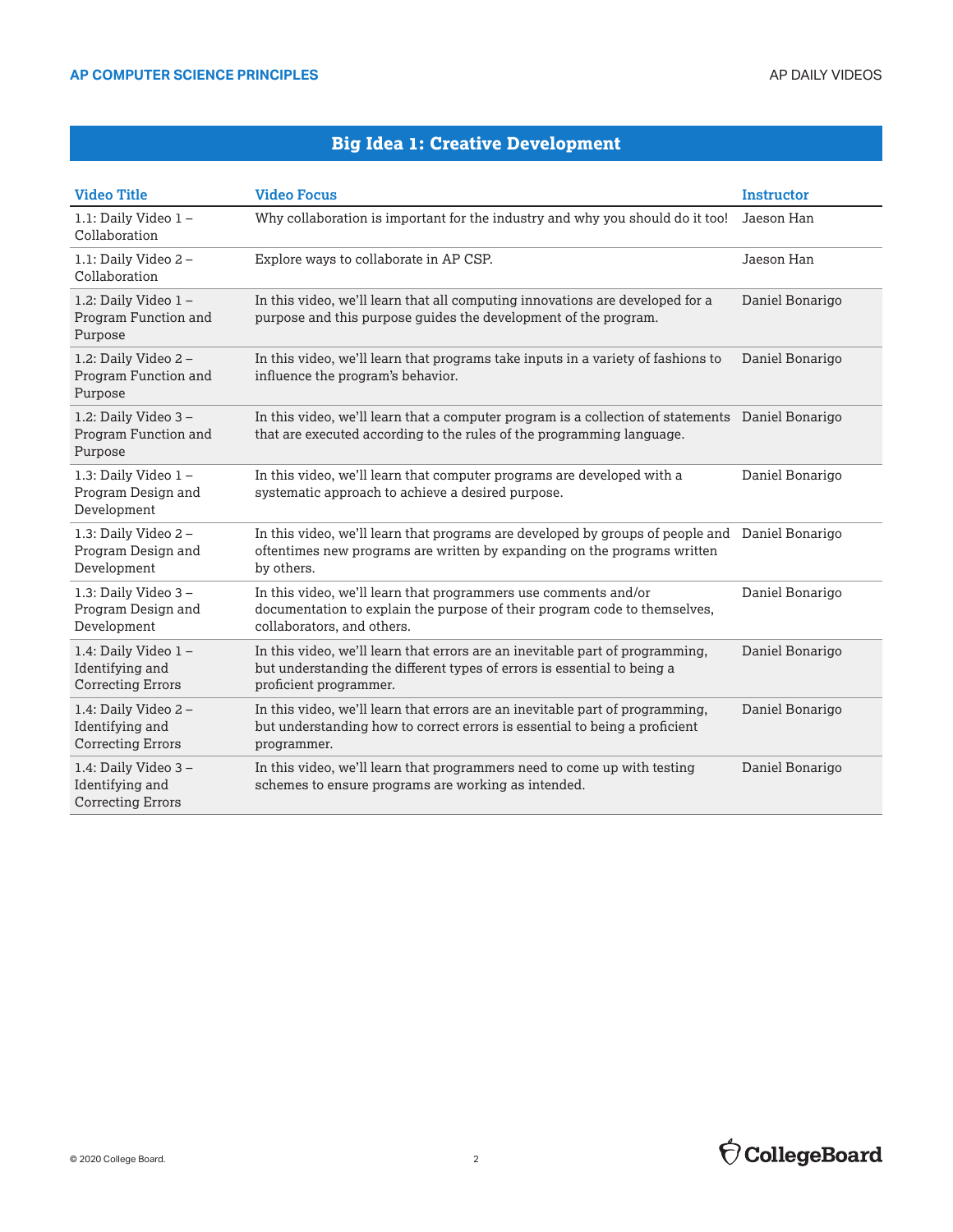## **Big Idea 2: Data**

| <b>Video Title</b>                                                | <b>Video Focus</b>                                                                                                                                                                          | Instructor         |
|-------------------------------------------------------------------|---------------------------------------------------------------------------------------------------------------------------------------------------------------------------------------------|--------------------|
| 2.1: Daily Video 1-<br><b>Binary Numbers</b>                      | Data comes in all forms on computing devices, but at their simplest level,<br>data is represented by bits. We will explore how all data can be represented<br>using just two numbers.       | Angelina Dominguez |
| 2.1: Daily Video $2 -$<br><b>Binary Numbers</b>                   | This video will address how using bits to represent data is not without<br>consequences and will look at overflow, round-off, and other errors.                                             | Angelina Dominguez |
| 2.1: Daily Video 3-<br><b>Binary Numbers</b>                      | In this video, we will demonstrate and practice how to convert between binary Angelina Dominguez<br>numbers and decimal numbers. Additionally, we will compare and order<br>binary numbers. |                    |
| 2.2: Daily Video $1 -$<br>Data Compression                        | In this video, we will look at how compressing data can be done in a variety of Angelina Dominguez<br>different ways. We will compare and contrast some compression algorithms.             |                    |
| 2.3: Daily Video 1-<br><b>Extracting Information</b><br>from Data | In this video, we will examine some of the potential issues that come with<br>analyzing data.                                                                                               | Sandy Czajka       |
| 2.3: Daily Video $2 -$<br>Extracting Information<br>from Data     | In this video, we will discuss how to extract knowledge from data and<br>metadata, being aware of the difference between causation and correlation.                                         | Sandy Czajka       |
| 2.4: Daily Video 1 – Using<br>Programs with Data                  | In this video, we will explore how to process data and use a program to create<br>common algorithms for analyzing data.                                                                     | Sandy Czajka       |
| 2.4: Daily Video 2 - Using<br>Programs with Data                  | In this video, we will look at the steps of processing information so<br>programmers can gain useful insight and knowledge about the data.                                                  | Sandy Czajka       |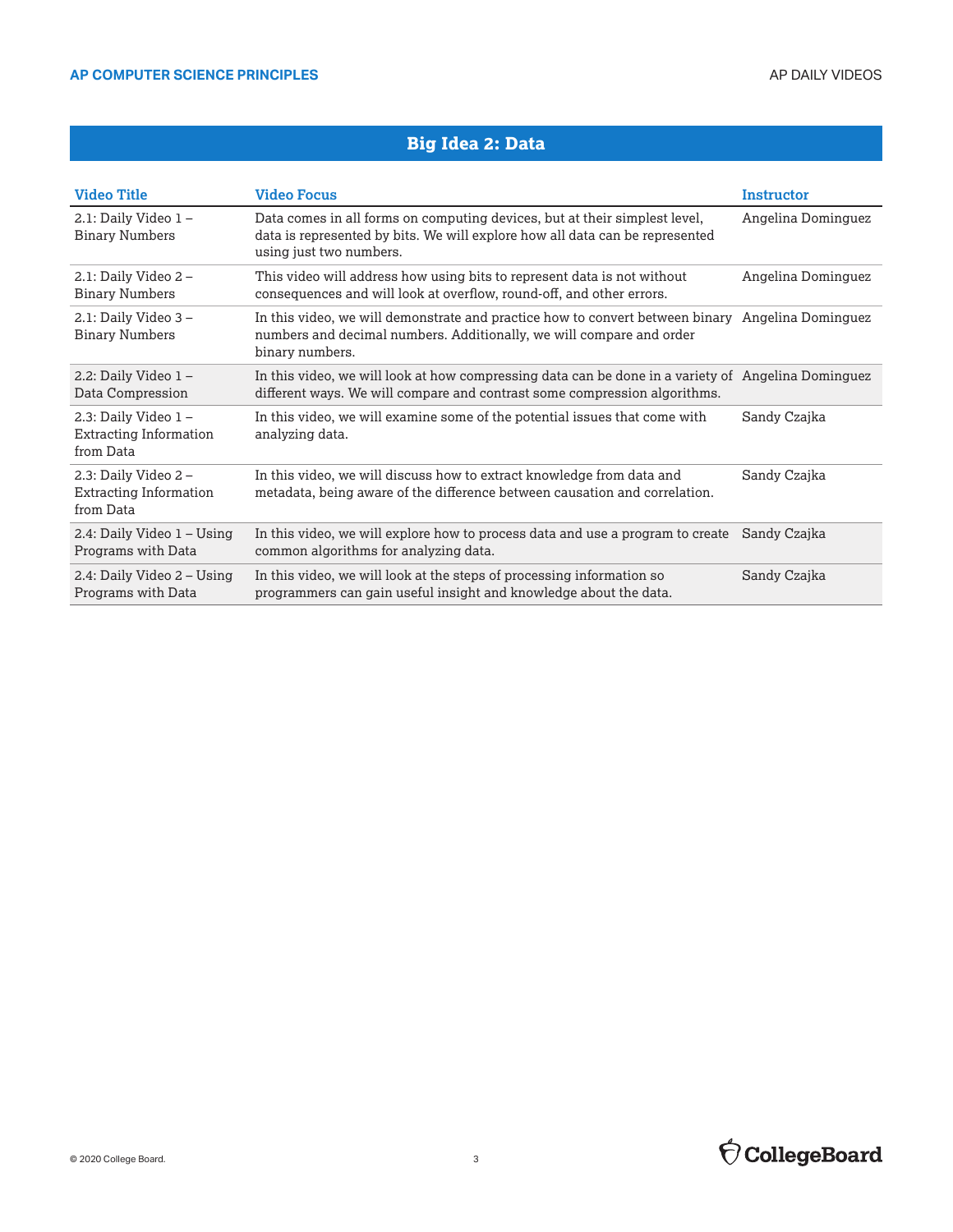# **Big Idea 3: Algorithms and Programming**

| <b>Video Title</b>                                     | <b>Video Focus</b>                                                                                                                                                                                                | Instructor             |
|--------------------------------------------------------|-------------------------------------------------------------------------------------------------------------------------------------------------------------------------------------------------------------------|------------------------|
| 3.1: Daily Video 1-<br>Variables and Assignments       | Variables are abstractions used to represent and store data. We can use<br>variables to store data as numbers, Booleans, lists, and strings.                                                                      | Jamila Mitchell        |
| 3.1: Daily Video 2-<br>Variables and Assignments       | We can change the value stored in a variable with the assignment operator.<br>The most recent value assigned will be the value stored, which will impact<br>the output of a program.                              | Jamila Mitchell        |
| 3.2: Daily Video 1 – Data<br>Abstraction               | In this video, we will explain how lists and strings are examples of<br>data abstraction.                                                                                                                         | Sandy Czajka           |
| 3.2: Daily Video 2 - Data<br>Abstraction               | In this video, we will use lists as an abstraction to manage the complexity of a Sandy Czajka<br>program. We will also examine the lists section of the exam reference sheet.                                     |                        |
| 3.2: Daily Video 3 - Data<br>Abstraction               | In this video, we will look at examples of programs with lists and how this<br>manages the complexity of a program.                                                                                               | Sandy Czajka           |
| 3.3: Daily Video 1-<br><b>Mathematical Expressions</b> | We will examine how algorithms can be constructed using combinations of<br>sequencing, selection, and iteration to provide a finite set of instructions to<br>accomplish a specific task.                         | Jamila Mitchell        |
| 3.3: Daily Video 2-<br><b>Mathematical Expressions</b> | We will use expressions to produce a value and determine how statements in<br>program code are executed. Based on this, we will implement algorithms that<br>achieve a desired result.                            | Jamila Mitchell        |
| 3.3: Daily Video 3-<br>Mathematical Expressions        | Arithmetic operators can be used in expressions to produce a value. We will<br>apply the order of operations used in mathematics to evaluate expressions<br>using arithmetic operators.                           | Jamila Mitchell        |
| 3.4: Daily Video 1 - Strings                           | In this video, we will implement and interpret programs with pseudocode that Sandy Czajka<br>use strings.                                                                                                         |                        |
| Expressions                                            | 3.5: Daily Video 1 - Boolean Relational operators can be used to evaluate relationships between two<br>variables, expressions, or values. These comparisons result in a Boolean<br>value of either true or false. | Jamila Mitchell        |
| Expressions                                            | 3.5: Daily Video 2 - Boolean We can use logical operators to evaluate multiple conditions to produce a<br>single Boolean value. These conditions can be either Boolean expressions or<br>single Boolean values.   | Jamila Mitchell        |
| Expressions                                            | 3.5: Daily Video 3 - Boolean We will evaluate relationships using relational operators and Boolean<br>expressions to produce a single Boolean value of either true or false.                                      | Jamila Mitchell        |
| 3.6: Daily Video 1-<br>Conditionals                    | We will create algorithms using selection to choose from possible outcomes.<br>With selection, we can select which statements to execute based on the<br>outcome of a condition.                                  | Jamila Mitchell        |
| 3.6: Daily Video 2-<br>Conditionals                    | We will implement conditional statements, or if statements, to choose between Jamila Mitchell<br>different blocks of code based on the outcome of a Boolean expression.                                           |                        |
| 3.6: Daily Video 3-<br>Conditionals                    | We will determine the outcome of program code that uses conditional<br>statements. We will explore how if and if-else statements can be used to<br>choose which statements to execute.                            | Jamila Mitchell        |
| 3.7: Daily Video 1-<br>Nested Conditionals             | We will determine the outcome of program code that uses nested conditional<br>statements. When conditionals are nested, we select statements based on the<br>outcome of multiple conditions.                      | <b>Bradley Bearden</b> |
| 3.7: Daily Video 2-<br><b>Nested Conditionals</b>      | We will create algorithms that use nested conditional statements. When<br>nesting conditional statements, we must adjust the logic and flow to meet the<br>needs of our algorithm.                                | <b>Bradley Bearden</b> |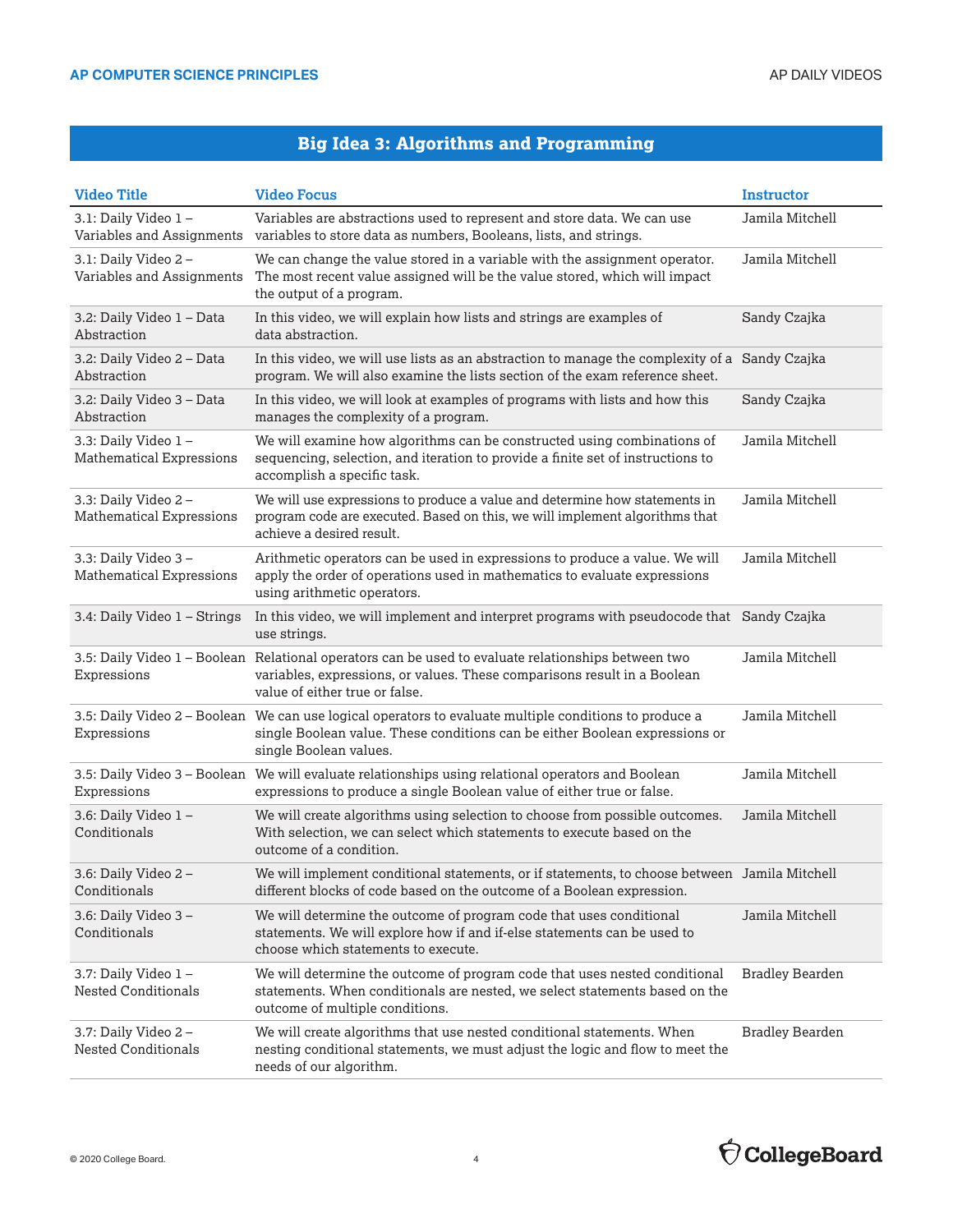#### AP COMPUTER SCIENCE PRINCIPLES **AP COMPUTER SCIENCE PRINCIPLES**

| <b>Video Title</b>                                | <b>Video Focus</b>                                                                                                                                                                           | <b>Instructor</b>              |
|---------------------------------------------------|----------------------------------------------------------------------------------------------------------------------------------------------------------------------------------------------|--------------------------------|
| 3.8: Daily Video 1-<br>Iteration                  | We will represent algorithms using iteration with a flow chart or natural<br>language. We can iterate (or repeat) a part of our algorithm as many times as<br>needed to accomplish our goal. | <b>Bradley Bearden</b>         |
| 3.8: Daily Video 2-<br>Iteration                  | We will determine the outcome of program code that uses iteration. We will<br>determine how many times to iterate based on the pseudocode provided.                                          | <b>Bradley Bearden</b>         |
| 3.8: Daily Video 3-<br>Iteration                  | We will create algorithms that use iteration using pseudocode. Small<br>adjustments in the pseudocode can have a major impact on the outcome of<br>the iteration.                            | <b>Bradley Bearden</b>         |
| 3.9: Daily Video 1-<br>Developing Algorithms      | We will determine the outcome of competing algorithms. We will compare<br>and contrast the competing algorithms to better understand their outcomes.                                         | <b>Bradley Bearden</b>         |
| 3.9: Daily Video 2-<br>Developing Algorithms      | We will represent algorithms using a flowchart or natural language. Whether<br>algorithms contain selection or iteration, they must be sequenced properly.                                   | <b>Bradley Bearden</b>         |
| 3.9: Daily Video 3-<br>Developing Algorithms      | We will create algorithms by modifying existing correct algorithms.<br>We will explore advantages and concerns that arise when modifying existing<br>correct algorithms.                     | <b>Bradley Bearden</b>         |
| 3.10: Daily Video 1 - Lists                       | In this video, we will use the pseudocode for lists on the exam reference sheet Sandy Czajka<br>to implement an algorithm.                                                                   |                                |
| 3.10: Daily Video 2 - Lists                       | In this video, we will use the pseudocode for lists on the exam reference sheet Sandy Czajka<br>to determine lines of code necessary to complete the algorithm.                              |                                |
| 3.10: Daily Video 3 - Lists                       | In this video, we will use the pseudocode for lists on the exam reference sheet Sandy Czajka<br>to interpret code to determine the output of given code.                                     |                                |
| 3.11: Daily Video 1-<br><b>Binary Search</b>      | In this video, we will look at how a Binary Search Algorithm is structured<br>and operates.                                                                                                  | Catherine<br>Medina-DeVilliers |
| 3.12: Daily Video 1-<br><b>Calling Procedures</b> | We will determine the outcome of procedure calls. These procedures may<br>have parameters and/or return values.                                                                              | <b>Bradley Bearden</b>         |
| 3.12: Daily Video 2-<br><b>Calling Procedures</b> | We will write procedure calls. These procedures may have parameters and/or<br>return values.                                                                                                 | <b>Bradley Bearden</b>         |
| 3.13: Daily Video 1-<br>Developing Procedures     | We will develop procedural abstraction by writing procedures that may have<br>parameters and/or return values.                                                                               | <b>Bradley Bearden</b>         |
| 3.13: Daily Video 2-<br>Developing Procedures     | We will discover the value of using procedures to manage complexity and<br>make the program more readable.                                                                                   | <b>Bradley Bearden</b>         |
| 3.14: Daily Video 1-<br>Libraries                 | In this video, we'll learn to use procedures that allow programmers to draw<br>upon existing code, allowing them to write programs more quickly and with<br>more confidence.                 | Julie Alano                    |
| 3.15: Daily Video 1-                              | In this video, we will look at how to evaluate expressions that use random                                                                                                                   | Catherine                      |
| Random Values                                     | number generators.                                                                                                                                                                           | Medina-DeVilliers              |
| 3.15: Daily Video 2-<br>Random Values             | In this video, we will look at how to draw on existing code to generate<br>random numbers.                                                                                                   | Catherine<br>Medina-DeVilliers |
| 3.16: Daily Video 1-<br>Simulations               | In this video, we will look at how we use computers to reflect real-world<br>phenomena through the use of simulations.                                                                       | Catherine<br>Medina-DeVilliers |
| 3.16: Daily Video 2-<br>Simulations               | In this video, we will compare computer simulations to real-world<br>phenomena.                                                                                                              | Catherine<br>Medina-DeVilliers |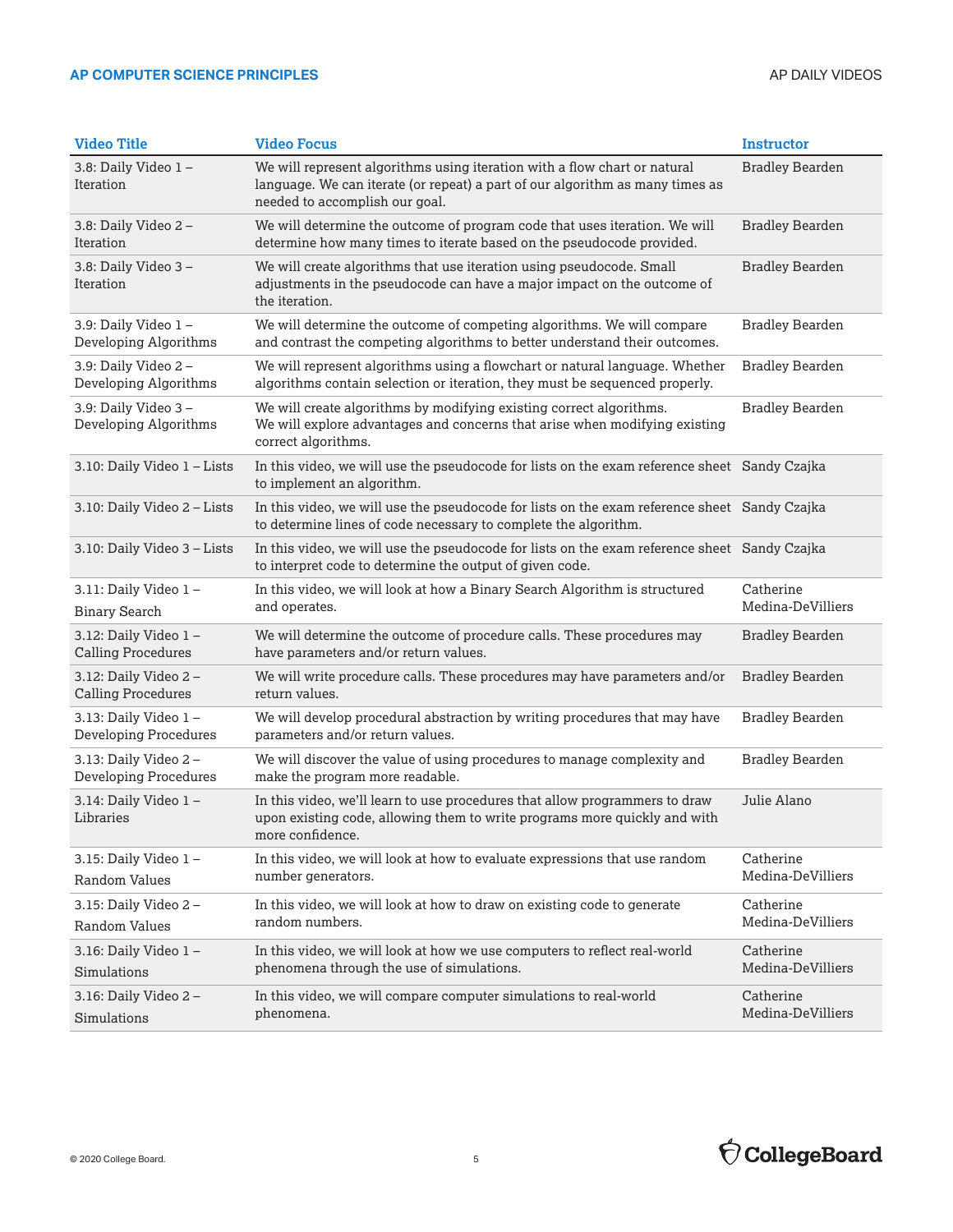#### AP COMPUTER SCIENCE PRINCIPLES **AP COMPUTER SCIENCE PRINCIPLES**

| <b>Video Title</b>                                | <b>Video Focus</b>                                                                                                                                                | Instructor  |
|---------------------------------------------------|-------------------------------------------------------------------------------------------------------------------------------------------------------------------|-------------|
| 3.17: Daily Video $1 -$<br>Algorithmic Efficiency | In this video, we will estimate an algorithm's efficiency and evaluate the<br>difference between algorithms that run in reasonable time and those that<br>do not. | Julie Alano |
| 3.17: Daily Video $2-$<br>Algorithmic Efficiency  | In this video, we will identify situations where a heuristic solution may be<br>more appropriate.                                                                 | Julie Alano |
| 3.18: Daily Video $1 -$<br>Undecidable Problems   | In this video, we will investigate the existence of undecidable problems in<br>computer science.                                                                  | Julie Alano |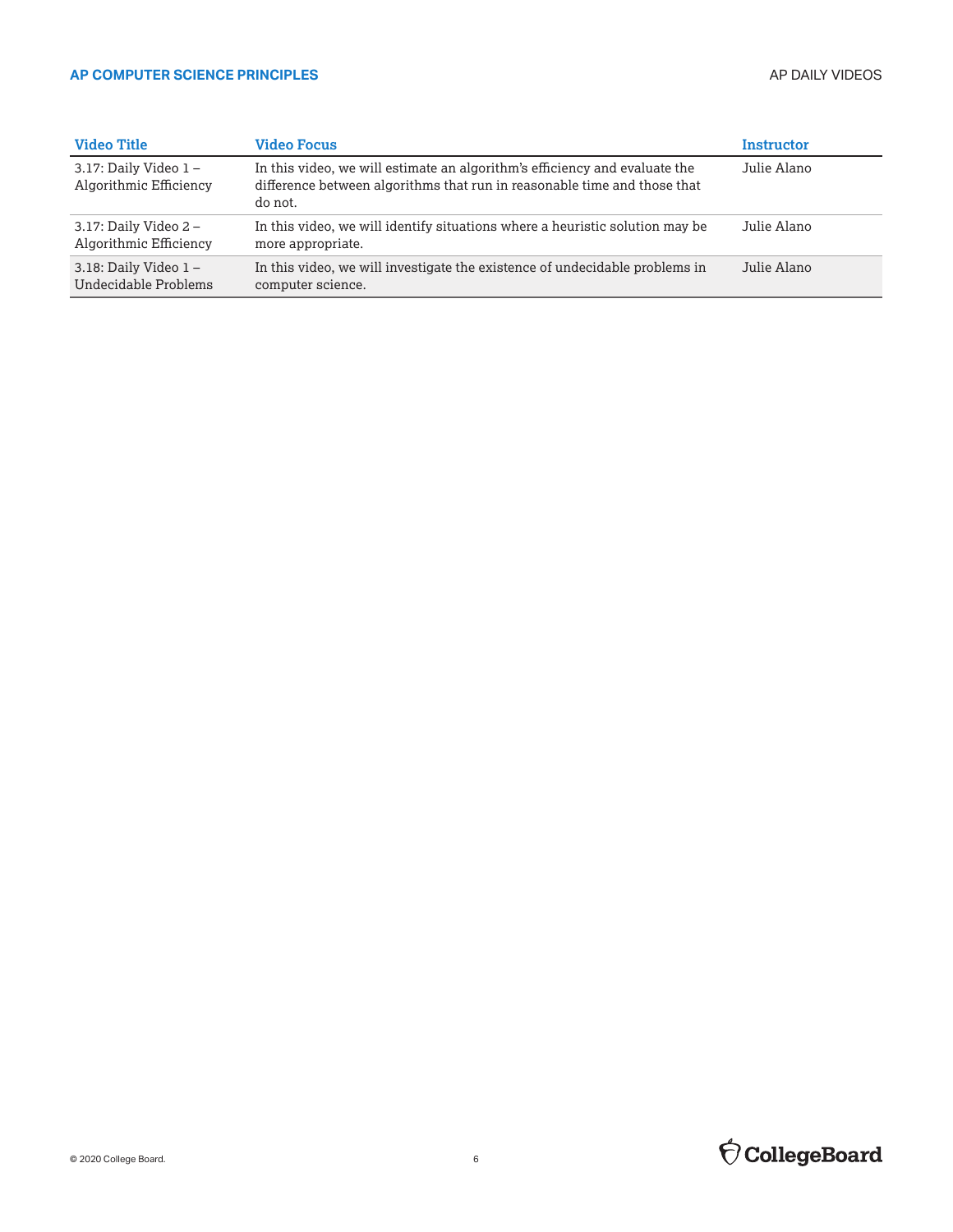## **Big Idea 4: Computer Systems and Networks**

| <b>Video Title</b>                                           | <b>Video Focus</b>                                                                                                                                                         | <b>Instructor</b>                      |
|--------------------------------------------------------------|----------------------------------------------------------------------------------------------------------------------------------------------------------------------------|----------------------------------------|
| 4.1: Daily Video $1 -$<br>The Internet                       | We will look at how computers send and receive information using packets.                                                                                                  | Catherine Medina-<br>DeVilliers        |
| 4.1: Daily Video $2 -$<br>The Internet                       | We will look at how the Internet behaves and protocols.                                                                                                                    | Catherine Medina-<br><b>DeVilliers</b> |
| 4.2: Daily Video $1 -$<br>Fault Tolerance                    | In this video, we will evaluate different networks to identify vulnerabilities<br>and determine the benefits of fault tolerance.                                           | Julie Alano                            |
| 4.2: Daily Video $2-$<br>Fault Tolerance                     | In this video, we will look at different network solutions that are fault tolerant<br>and how that facilitates the transfer of data.                                       | Julie Alano                            |
| 4.3: Daily Video 1-<br>Parallel and Distributed<br>Computing | In this video, we will look at how parallel and distributed computing leverage<br>multiple computers to solve complex problems more quickly or process large<br>data sets. | Catherine Medina-<br>DeVilliers        |